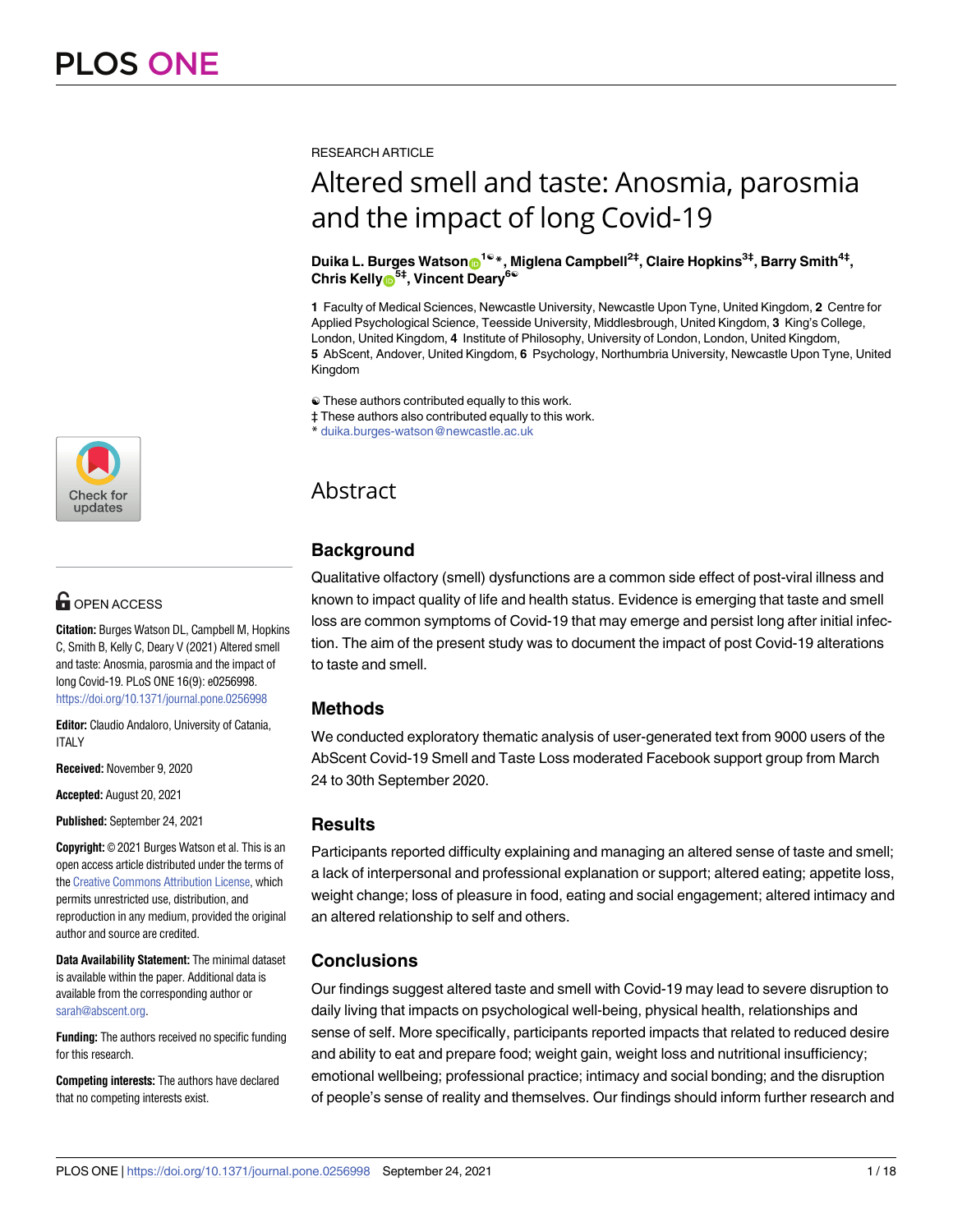<span id="page-1-0"></span>suggest areas for the training, assessment and treatment practices of health care professionals working with long Covid.

### **Introduction**

Qualitative olfactory dysfunctions after viral infections have been recognised as affecting mood, food enjoyment, reducing ability to detect dangers, influencing health status and impacting on social life [[1,](#page-15-0) [2\]](#page-16-0). Moreover, in reports of post-viral smell alteration, studies have found that as many as 56% of patients experience parosmia (distorted smell in the presence of a familiar odour source) and phantosmia (experience of smell in the absence of an odour source) [\[3\]](#page-16-0). These are recognised as having a particularly pronounced impact on quality of life as most experiences involve unpleasant smells (malodours) [[4\]](#page-16-0). These distortions of smell have a profound impact on our experience of eating and enjoyment of food since what we typically regard as the taste of what we are eating is actually due to the combination of smell and taste: odours released when we chew foods or sip drinks combine with the basic tastes from the tongue (salt, sweet, sour, bitter, umami) to create the unified experience of flavour. Therefore, loss or distortion of the sense of smell leads to loss of or distortion to our perceptions of flavour, commonly described as tastes. Although evidence is still emerging about the nature and impact of smell and taste loss following COVID-19 early self-reports on social and mainstream media indicate that it is having a considerable impact.

It has become apparent that alteration to smell and taste is one of the most prevalent symptoms of COVID-19 [[5](#page-16-0)]. However, while the governing body for Ear Nose and Throat specialists in the UK had recognised that loss of smell and taste could be used to predict COVID-19 status as early as 24 March [[6](#page-16-0)], leading health institutions and public bodies were slow to acknowledge it or to provide this information to the public [[7\]](#page-16-0). It took until 18 May until the U.K. added loss of smell and taste to the list of official recognised symptoms. Moreover, the focus on predicting COVID-19 status due to concerns about transmission eclipsed attention to the *impact* of smell and taste loss. Although a large proportion of people recovered smell and taste within weeks, around 10% reported persistent problems including anosmia (loss of smell), hyposmia (reduced smell), parosmia and phantasomia as well as dysgeusia (distortion of basic tastes such as salt, sweet, sour, bitter) and reduced chemesthesis (chemical sensitivity experienced as sensations such as the burn of chilli, cooling of mint or warmth of ginger) [[8\]](#page-16-0). Given the steady rise in numbers of COVID-19 infections globally, there are potentially millions living with altered sensory experience. However, little is known about its impact, and despite increased recognition of long covid and long-haul impacts, alterations in taste, smell and chemesthesis are still being overlooked by even the most well-informed health practitioners [\[9\]](#page-16-0).

The neglect of our chemical senses is not new; their alteration in long term health complaints such as Parkinson's disease, acquired brain injury and cancer has often been overlooked. There are few helpful interventions and a relative lack of interest in food hedonics or food related quality of life issues [[10](#page-16-0), [11](#page-16-0)]. As a result of the relative neglect of olfactory and gustatory dysfunction, and lack of concern in the medical world for the emotional impact of altered eating and smell distortions, people are seeking help and support outside of medical care settings. The UK charity AbScent, ENT UK and the British Rhinological Society (BRS) collaborated in developing a range of resources to meet this need. AbScent established the COVID-19 Smell and Taste Loss Facebook group to meet the growing demand for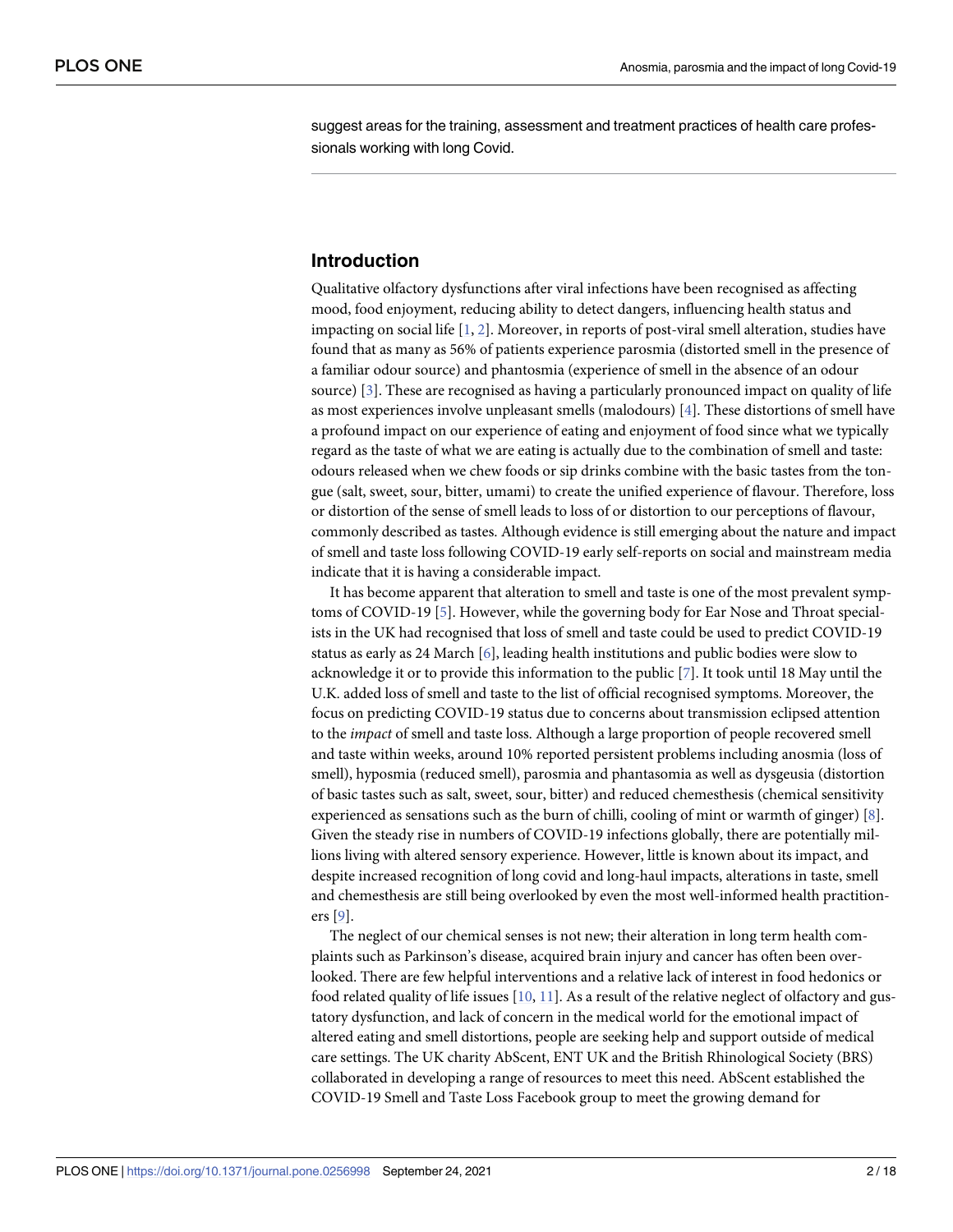<span id="page-2-0"></span>information and support. This website has gathered international media attention as a space where people could

"read about the experience of others and connect with olfaction experts via online seminars and presentations." [[12](#page-16-0)].

With the collaboration of the founder of this online community and the active participation of its users, we have set out to address the question: *what is the impact of post COVID-19 alterations to our senses of smell and taste*? To date little is known about the psychosocial impact of olfactory and gustatory changes related to Covid-19 (see Leopold 2002 [\[13\]](#page-16-0)). As such this constitutes exploratory research which we hope will provide a foundation for future exploration of these important issues.

#### **Methods**

#### **Ethical considerations**

The ethics of digital social research are an evolving issue, with new guidelines continuing to emerge from different statutory and regulative bodies. More recent guidelines such as those of the British Psychological Society (BPS; 2017) offer principles for consideration focussing on these key domains: the public-private domain distinction online; confidentiality and security of online data; procedures for obtaining valid consent; and implications for scientific value and potential harm. Similarly, the British Sociological Association's Ethics Guidelines and Resources for Digital Research suggest that the ethics of any given project will be in part specific to the context in which they are conducted.:

Each research situation is unique and it will not be possible simply to apply a standard template in order to guarantee ethical practice. Rather, we should consider the situational ethics of digital research, taking very carefully into account the context and the implications of conducting this research

#### BSA (2017)

Following consideration of these guidelines the following ethical issues were identified in this research, and the following ethical principles were adopted.

With regards to consent and the private/public distinction, the AbScent group is a closed group in which participants once admitted can freely exchange information. Before admittance they are presented with information about the site that makes it clear that there are researchers in the group who monitor the exchanges for potential research themes. However, none of the posts that were part of the spontaneous and unprompted activity of the group were used in the thematic analysis of this paper. Once we deployed clearly research-driven question prompts to the group (see methods below) it was made clear that any answers to these research prompts were for research purposes and might be anonymised and used in a future research output. In addition, once we had identified representative quotes for inclusion in the research paper, we contacted each person individually to ensure their consent for their anonymised quotes to be included. All provided consent. Further, once an initial draft of the paper was complete, it was shared on the closed group for comment and emendation. This generated hundreds of entirely positive comments, including several participants expressing "tears of joy and relief" to see the issues they were dealing with getting wider attention. As such we believe that with regard to scientific value and potential harm, the latter is minimal, the former considerable. We also, in line with the guidance of the BSA (2017) invited those who had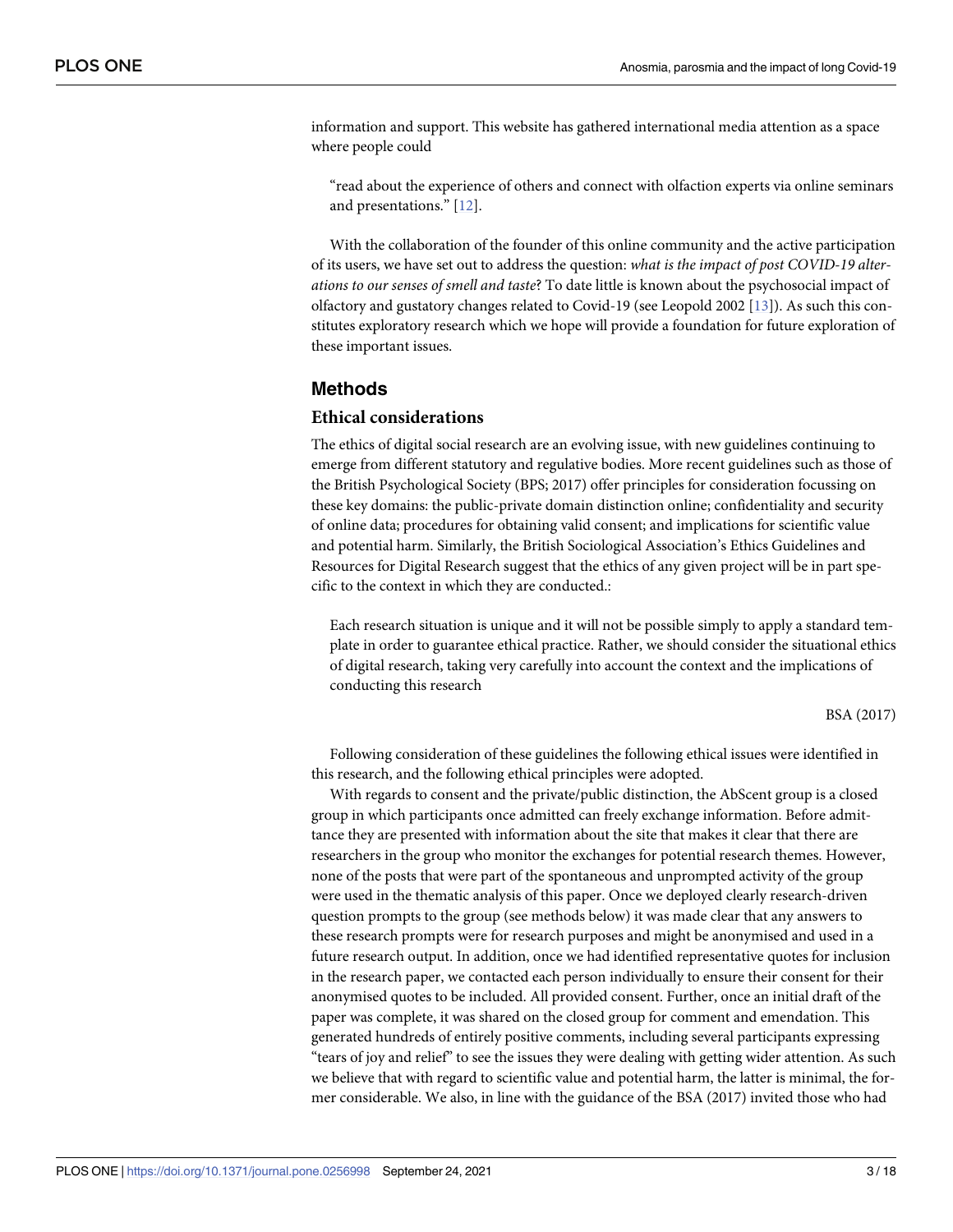substantially quoted or commented to be co-authors. All declined, but were happy for the work to be published with their quotes included. To protect participant anonymity and confidentiality of the remaining data set (of unused quotes) we have withheld this data from wider availability. This is because of the potential for unquoted items within the data set to be back traced via internet search engines. This research was granted ethical approval by the Newcastle University Ethics Committee (Ref: 3058/2020).

**Research team.** CK is the founder member off AbScent, and is a former anosmic and parosmic. DBW, a health geographer, also acted as a moderator of the group. The other authors consist of health psychologists (VD and MC); an ENT specialist (CH); a philosopher and sensory expert (BCS).

**Study design- setting.** The *AbScent Covid-19 Smell and Taste Loss* Facebook group was formed in March 2020 and by September 2020 had over 9000 active members. Membership requests were screened by a series of entry questions that ensure the focus is on smell and taste issues and not broader COVID-19 complications. Posts to the group are monitored for topicality. Every new member was welcomed in a group post with detail of the information resources available, group rules and stories in the recent threads. The majority of members were from the UK (43%) and USA (26%) with smaller contributions (3% or less) from South Africa, Philippines, Sweden, Pakistan, India, France, Nigeria, the Netherlands and elsewhere. Individuals' use of the site varied with some continuing regularly to post updates of their experience from March–September, whilst others posted only during the initial period of their infection, or when there was a new symptom or change in symptoms. To our knowledge, all members were 18 or over. As this was exploratory and novel research, we did not screen or choose comments on the basis of gender or age range. Moderators also posted links to relevant news items, research articles, information sources, events and survey/research questions and links on a regular basis. New membership and daily comments continue at time of writing.

**Study design- data collection and analysis.** There were two distinct phases to this project; a pre-research phase and the research phase. In the initial phase, the founder and moderator of the group (CK and DBW) managed and administered the group, and also provided access to resources for participants. During the conduct of this work, they noticed recurring issues emerging amongst the rapidly growing membership. This led to the research phase of the project where the research team were assembled by CK and DBW and together they agreed upon a prompt question which was put to the online group for the explicit purpose of generating research data on the impact of smell and taste alteration in long covid. This was the prompt question:

• Detail your personal journey with smell loss and its impacts

It generated over 100 individual posts (from a paragraph to multiple paragraphs, with multiple chains of communication for each post). These were thematically analysed by DBW, CK and MC. All co-authors then discussed and agreed on these themes. Next these themes were used to generate 3 follow up questions:

- Describe changes in experience of body odour: (595 individual posts; from a sentence to several paragraphs with multiple chains of communication for each post)
- How has changed smell affected your intimate relationships? (91 individual posts from a sentence to several paragraphs with multiple chains of communication for each post)
- Can you tell us a bit about how your relationship to food has changed? Has this affected what you eat and how much you eat? Has this had an impact on your body and/or body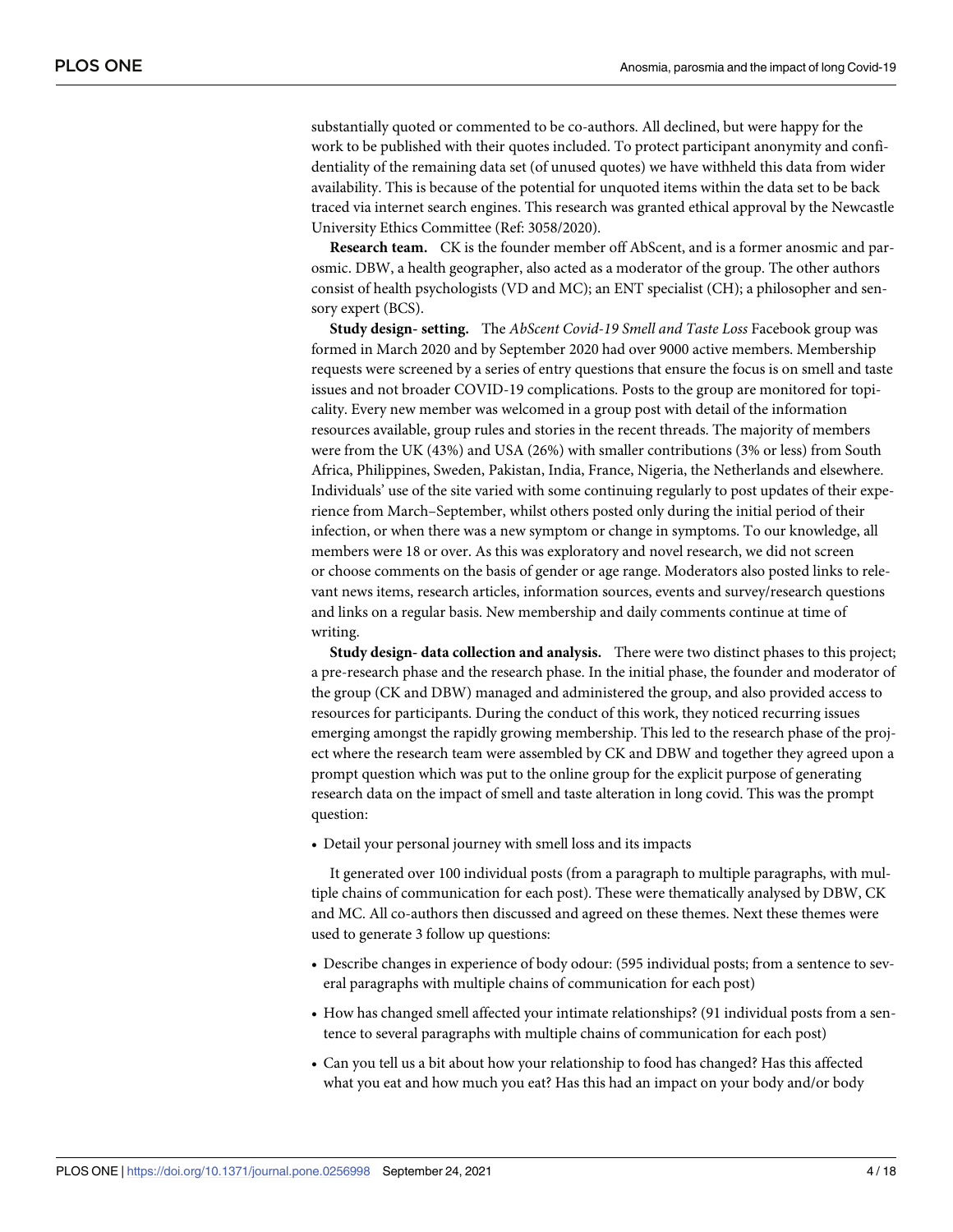<span id="page-4-0"></span>image? (213 individual posts; from a paragraph to multiple paragraphs with multiple chains of communication for each post)

These were posted to the AbScent Covid-19 Smell and Taste Loss Facebook site from September as moderator announcements. Again CK, DBW and MC thematically analysed the themes which were then refined with the other authors. Participants were also invited to comment on themes and to contribute any further themes or ideas they felt important to living with smell and taste disturbance and Covid-19. All efforts were made co-produce this research [\[10,](#page-16-0) [14\]](#page-16-0). On-line discussions between the CK, DBW and contributors to the group were used to check each of the themes with members, and in each instance to offer them the opportunity to discuss, refine or correct any misunderstandings. For each announcement we stressed that anonymous quotes would be used in the research. For each quote used in the paper we also rechecked individually that participants consented to their words being used in this research paper. Finally, the pre-print of this paper was posted for comment and emendation, as outlined in the ethics section above.

### **Results**

In the following sections, we begin by discussing how participants first presented their altered experience in the FB group, how they engaged with one another and began to make sense of their experience. We go on to describe the consequences for participants of altered eating before going on to describe patients' reports of altered experience of the world, of their relations to one another and to themselves, before moving to a discussion of these findings.

Three broad themes were identified.

#### **1. Making sense of altered experience: "We are the research"**

New members of the FB group experiencing sudden onset anosmia posted throughout April to September and repeatedly stressed a difficulty in understanding and managing smell and taste loss, particularly in the absence of support from health professionals and [the people closest to them]. Making sense of their altered experience was an emotional and cognitive burden for participants; a task that comprised three main components.

**1.1. A long, unique and unpredictable journey.** The only constant in the course of smell and taste alteration was its sudden onset:

"It was like a light switch: from 100% to 0% in a couple of hours. . .No distorted smells, no whiffs, nothing. It's like my nose is switched off

My taste and smell left on the Sunday, very suddenly. One minute I was eating, the next it had gone."

From there on, comments reflected the ongoing challenge of the condition that for most kept shifting unpredictably. Common expressions included "what the hell is going on?", "can anyone explain?", "why could you eat eggs one day and not the next?". This applied not only to shifts in taste and smell but to the overall experience of the post COVID-19 self:

"It's scary to just not be sure of what is going to happen next with my post COVID body. . . it's a new symptom/feeling every week it seems."

Posts from group members provided detailed narratives of the changes in their sensory experience of smelling and tasting. These typically highlighted shifts in the experience through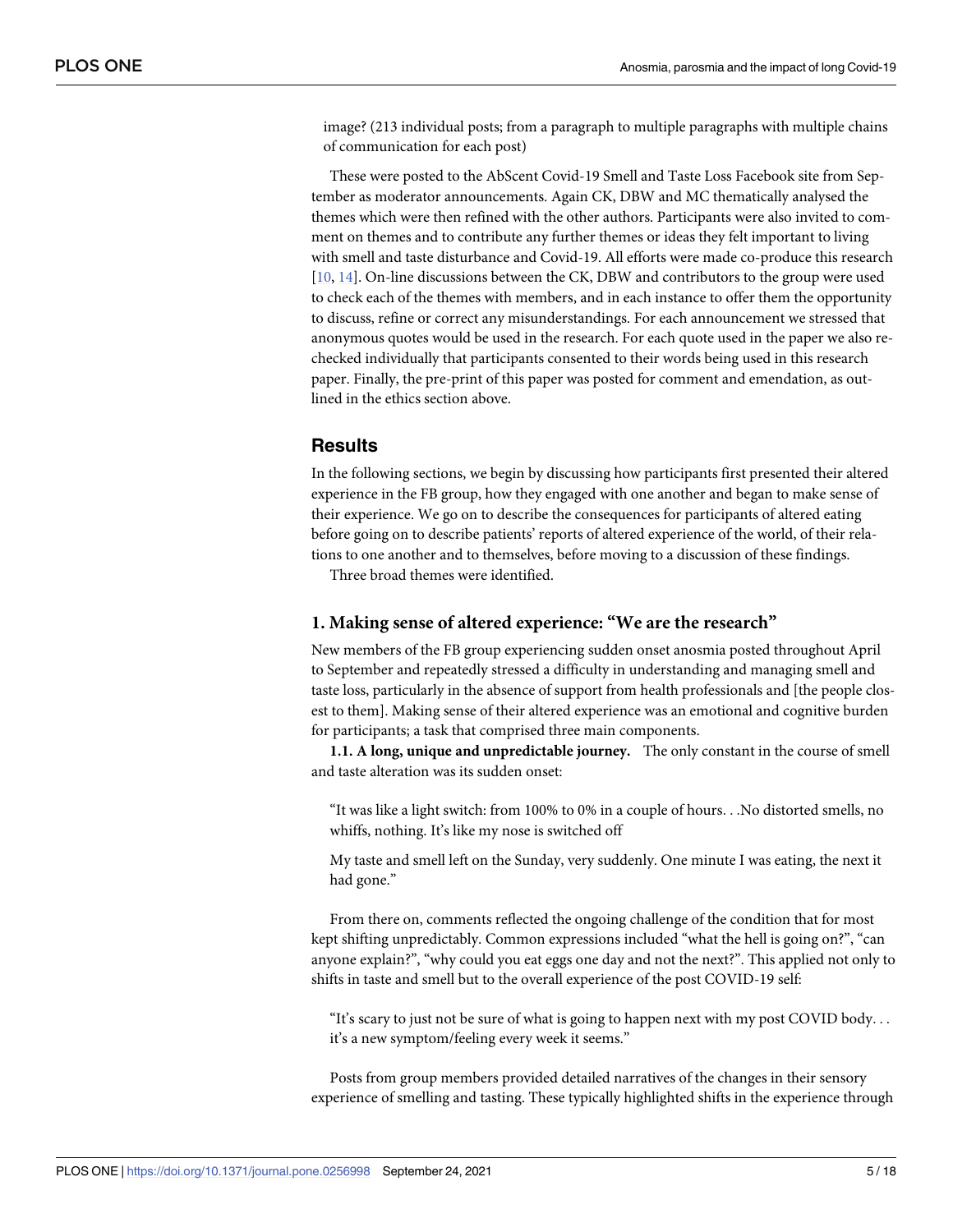different phases that were likely to include some or all of the following: anosmia and taste changes; fluctuating/minimal returns of taste and smell; hyposmia; parosmia; fluctuating parosmia; "new normals" of stable but ongoing distortions, and/or recoveries. Group members' accounts indicated ongoing confusion and frustration, particularly given other participants experiencing quite different trajectories. As many posts reveal, not everyone was 'going through the same thing' and not always at the same time. Even narratives that charted recovery were frequently not smooth and straightforward. For instance, one person posted in April after 11 weeks of no smell and taste. In early May they reported some return of taste and flavour which was short lived; later that month posting that there is now a 'burning sort of taste and smell' then, later that month, an 'awful metallic taste'. By June they posted a continued but less intense metallic taste mixed with 'some parosmia', then in July with an easing of metallic taste and parosmia, some improvement associated with smell training but still fluctuating and distorted. In early August feeling they had reached a 'plateau', still with distortions in smell and taste but less intensity.

For others there was much less change, and the uncertainty of 'recovery' was more evident:

"I'm mostly worried about the complete lack of any progress. Even distorted smells and tastes would be welcome"

Day to day variation in symptoms was also commonly reported:

"There are good days and bad days now. . . Some days something won't smell bad, but the next day it does."

This lack of both short- and long-term predictability, and the singularity of the reported experience, was captured by one participant thus:

"I think it's really important for us to partake in these research projects because we are the research. There is no one before us. For those of us who have been dealing with this for over 5 months, we are the longest known cases of this craziness that no one really has answers for."

This sense of being pioneers of a new phenomenon which had little existent help or understanding was the next theme that emerged from the analysis.

#### **1.2 No help or understanding.**

"It's so difficult to describe it to people that haven't experienced it!

It's been hard for people even close to me to understand the severity of the

loss and how it's affected my life."

Part of the cognitive and emotional labour of coming to terms with sensory change, was how difficult it was for others to understand it. Explaining the impact of smell and taste loss to significant others was noted by many as a challenging issue. This was in part because smell and taste loss are an invisible condition, i.e. unless there is dramatic weight change, there may be no visible signs of its existence. Many people described their attempts to explain their lived experience as being met by claims of exaggeration, "being dramatic", or other forms of minimisation. This included jokes, suggestions that the inability to register bad smells was an advantage; "you might lose weight", "you were lucky to be alive". Leading a thread of communication on this topic in September one person posts: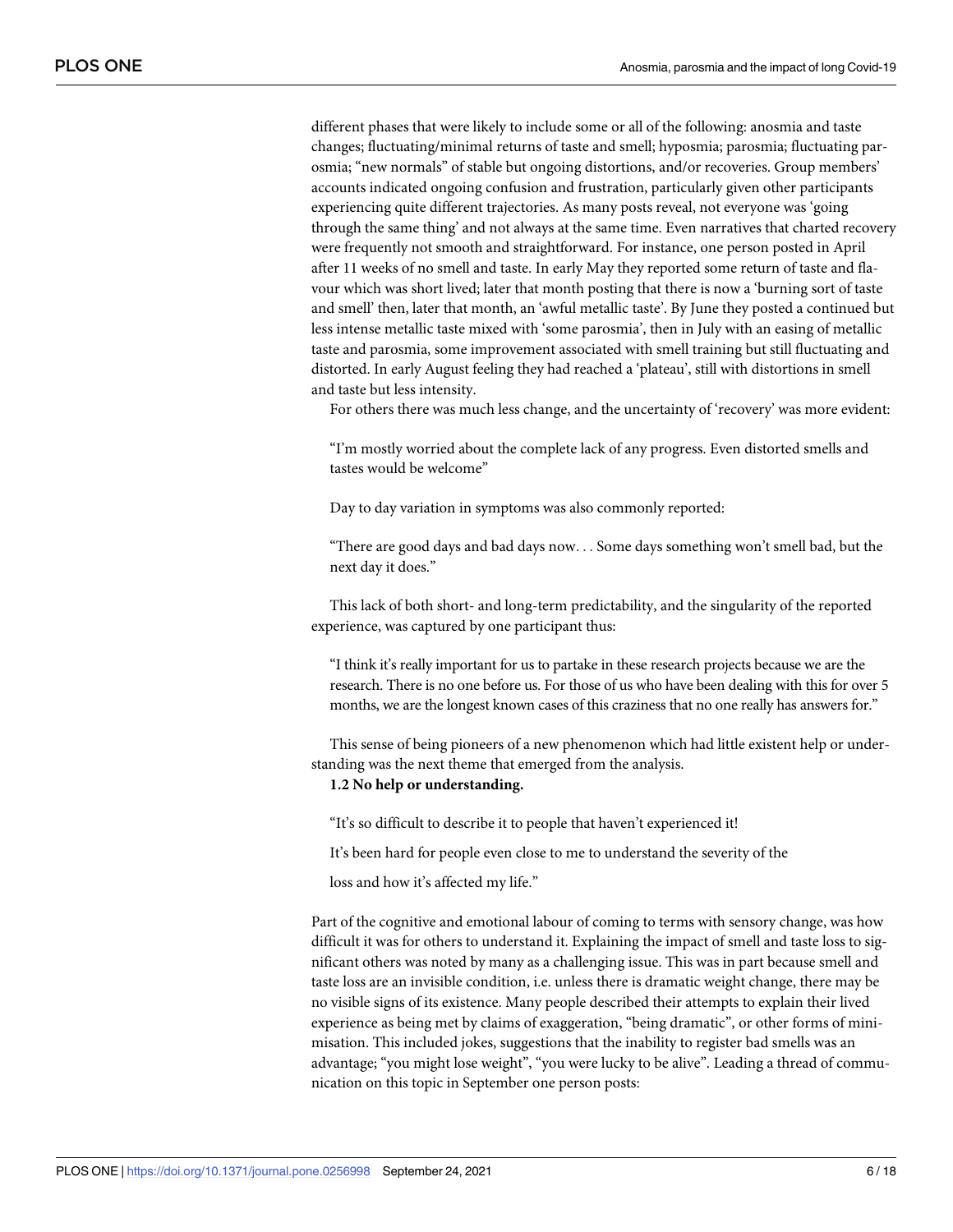<span id="page-6-0"></span>"When I tell someone I have lost both taste and smell, they react as though it were something minor. It's 2 of the 5 senses!! People seem to show very little interest or sympathy. I realize it's not as horrible as going deaf or blind. I would just expect more than a blasé response. Is it just me?"

Hundreds of comments follow that confirmed that lack of empathy, understanding and support from others was a common experience. Those commenting reflected on the downward comparison with other sensory losses such as hearing or sight, or on their own lack of attention to smell and taste "until it was gone". This was often used as an attempt to ameliorate and explain the dismissive attitude of loved ones: "they can't understand unless they experience it themselves". Others explained they no longer mention the sensory impacts, because it was too difficult to explain, they felt guilty doing so, they found it too upsetting to even talk about, or perceived no one cared:

"I'm sick of myself complaining."

"Sometimes this thing occupies my mind so much I just want to tell people about it, to try to compare what I smell/taste with what they do, and just to express how it feels to hate things that I used to love, but they don't want to hear it."

This lack of help and understanding was also an issue when it came to health care professionals. A moderator-added research question asked participants to comment on what they would like from the healthcare system. The most common answer was more understanding and empathy, particularly in recognising such symptoms are "severe" and not to be dismissed. People reported feeling "abandoned" and having a range of unhelpful responses from clinicians including a GP who had told them to "come back in six months", another GP being "baffled", yet others who were unable to offer any explanation or empathy; ENTs that offered "no help"; a dentist suspecting it was an allergy. Participants perceived their problems as being out of reach of current health expertise:

"It feels like it will be years before medical knowledge catches up to what we are experiencing. And that is a strange place to be."

However, what was also clear over the course of time is that people did begin to reach an accommodation with their symptoms, and formed a language for understanding and describing them to self and others. This was often done through peer support and through dint of prolonged experience. This hard-won shift from lack of understanding to being able to comprehend and manage their condition, and share expertise with others, was the last component of their making sense of the conditions they found themselves in.

**1.3 From chaos to quest.** The sociologist of health and illness Arthur Frank describes in his book "The Wounded Storyteller" [\[15\]](#page-16-0) the narrative work of having an altered state of health. He distinguishes between "quest narratives" and "chaos narratives". The latter are typified by the kind of processes described above where neither the individual, nor their significant others or health professionals, can make sense of their condition. This state is marked by the kind of isolation and distress evidenced above. Quest narratives, by contrast, enable the person to make sense of, and derive meaning from, their altered state. This is enabled, Frank argues, by hearing other stories that echo theirs, this in turn enables them to tell their story for themselves and others. This work of mutual making sense was very much in evidence in the Facebook community. This was often evident from first posts, where participants frequently expressed a sense of relief at finding the site; that they were "not alone"; that they "had not realised till now that others were going through the same thing".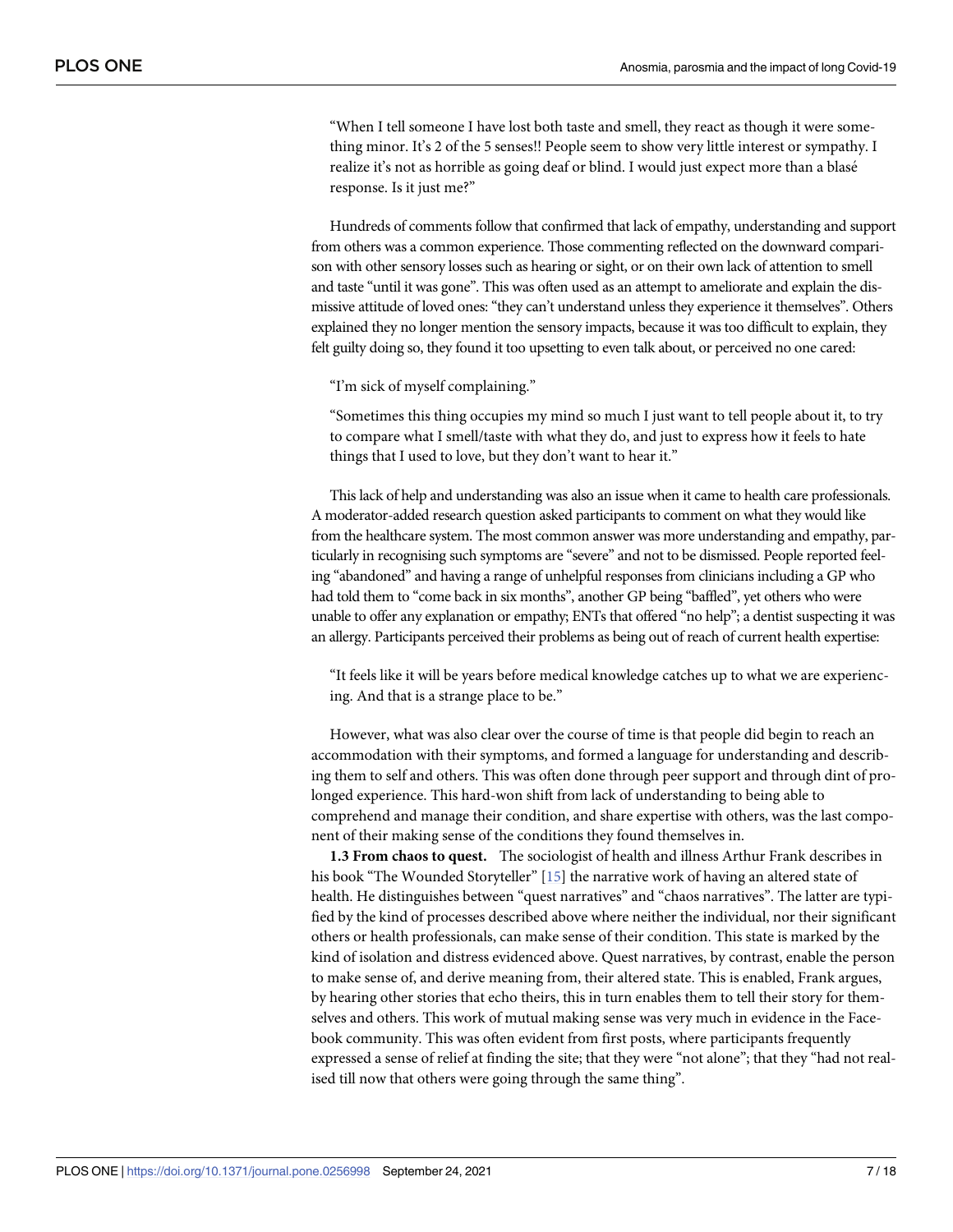Part of what enabled them to make sense of their experience was finding a shared language. Our data suggested that finding the right medical and scientific labels and explanations validated, legitimised and normalised people's experiences and allowed them to narrate and manage their experience better.

"A knowledge of the terms has been immensely valuable for me. Parosmia in particular is very hard to describe, and other people find it hard to believe and easy to dismiss, so referring to a recognised condition helps me to tell other people about it. Also, for my own piece of mind, before I understood what was wrong I was scared and confused. Although I still don't really understand the conditions now, I now feel I have enough knowledge to keep things in perspective. The more I learn, the more I feel in control."

By September, many people posting to the site had experienced smell and taste changes lasting more than half a year. More chaotic narratives appeared now somewhat easier to narrate, with trajectories that included more recognisable patterns over the long term. A common thread was failure to find help in conventional health settings and only feeling understood within the supportive environment of the (moderated) Facebook group.

There was also some evidence of new terms being coined. People struggled with overwhelming and often pervasively unpleasant parosmic smells. They were described with words that included: sewer, cat food, spicy, pungent, strong herbs, sickly metallic, dirty fish tank, off milk or yoghurt, sweet and grassy, dog food, curry, garlic, sickly sweet metallic, kippers, chemicals and fruity sewage. Over time, attempts to describe these "indescribable" smells were replaced with a shared shorthand of "the Covid smell".

There was also evidence of people adjusting to their condition and finding ways of managing it. Again, this was often perceived as being mediated by the group:

"This group has helped me immensely to break out of that mindset of 'I'm not going to eat because everything tastes terrible' by seeing what others are finding tolerable, giving me new things that seem safe to try"

This determination to continue to experiment often resulted in new knowledge about how to "work around" smell and taste deficits:

"It was bad at the beginning, but I've adjusted to foods I can eat and can't eat now. Some things I just ploughed through and tried to get used to the adjusted taste. Some things still make me feel sick, like washing up liquid and perfume, but most things I can cope with."

"I can still cook some things which give me joy. And I'm trying to focus on some other aspects of the ingesting experience like temperature and texture. I am relying a lot on the comforting aspect of soup, the surprising aspects of salads and crunchy snacks"

This ongoing accumulation of terms, encouragement, hints and tips for coping in turn seemed to help others make sense of their condition:

"Thank goodness for this group!"

#### **2. Altered eating and its consequences**

Besides the work of understanding, explaining and managing their condition, the most direct impact reported was on the ingestion and enjoyment of food. This was mediated by a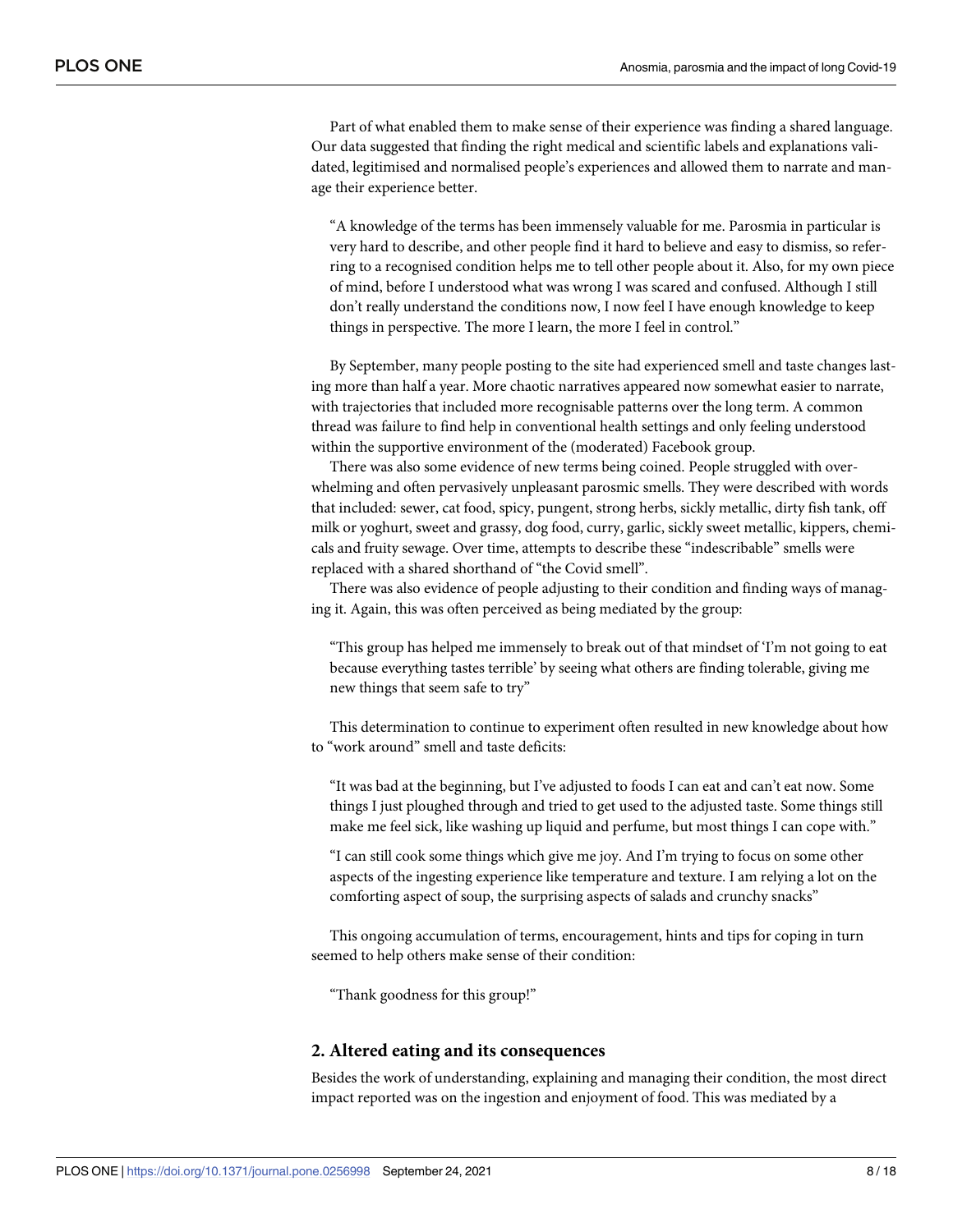profound alteration in the smell and flavour of food, mainly due to the role smell plays in the perception of flavour, which most people think of as *taste*. Again, there was not one pattern here, but there were some repeated themes around altered flavour perception and how it linked to weight loss, weight gain, pleasure and socialising. The impact on health, weight and body image was most commonly described as negative, but not exclusively. Further, many people recounted different sensory changes at different stages of the Covid-19 journey, with concomitantly variable effects on weight loss, gain and nutritional compromise.

**2.1 Appetite and weight changes.** Most participants described anosmia and the concomitant flavour changes as having major impacts on appetite, enjoyment, fullness and satiety. Food became bland and unappetising resulting in a reduced desire to eat, cook or participate in food related activities. Parosmia and phantosmia had even more harrowing effects on food and eating. People reported pervasive "off" smells, or a metallic taste:

"All food tastes/smells just too disgusting to eat. Only yoghurt is ok. So I lose weight instead of gaining it."

"Everything tastes awful for me as well, so you are not alone. Makes me not want to eat."

The effect of these flavour changes on diet and diet quality and content varied greatly from person to person. Anosmia could both result in a diet of more sugary, fatty, highly processed foods because "processed food tastes the least offensive" (—since basic tastes like salt and sugar, detected by the tongue, were still perceptible) or for some (at least initially) an improved diet away from unhealthy foods that had previously been consumed for their flavour. Both with anosmia and parosmia people could be fearful about eating unsafe foods. Universally, parosmia resulted in a much-reduced selection of foods that almost always raised concerns about health. Overall this experience of altered flavour was reported as pushing appetite and intake in one of two ways.

For some participants flavour loss shifted preferences towards increasing food intake as it "takes more to hit the spot". Eating now involved chasing high impact taste and trigeminal sensations such as sugar, salt and piquancy. The most commonly described foods included crisps, chocolate, chilli crisps, and other items that provided unusual textural experiences. For some this increase in consumption of snacks resulted in a reduction of intake at mealtimes. But others reported becoming "insatiable", "always hungry" and even losing control around food:

"food satisfaction is lacking and I see myself eating more to try to get that satisfied feeling. My weight has gone up. Just one more depressing reminder of this illness.

I am gaining weight due to a constant urge to satisfy what can never be satisfied"

For others flavours had become so unpleasant that food was avoided leading to weight loss as well as other cognitive and emotional consequences:

"Four months into recovery the rancid/metallic taste and smell hit me. Since then I cannot eat much. . . I simply can't eat enough to workout AND my shortness of breath didn't help. Since then, I've been rapidly losing weight and I honestly do not recognize my body. This affects me mentally because I don't like the way I'm starting to look. This has been the hardest thing I've had to go through. I dread eating and even going to restaurants or being around food is hard for me. It's disgusting. I have to force feed myself to get nutrients and honestly I've lost my appetite because of how nasty food tastes and smells. I have absolutely no energy and severe fatigue. My eyes are sunken in from malnutrition."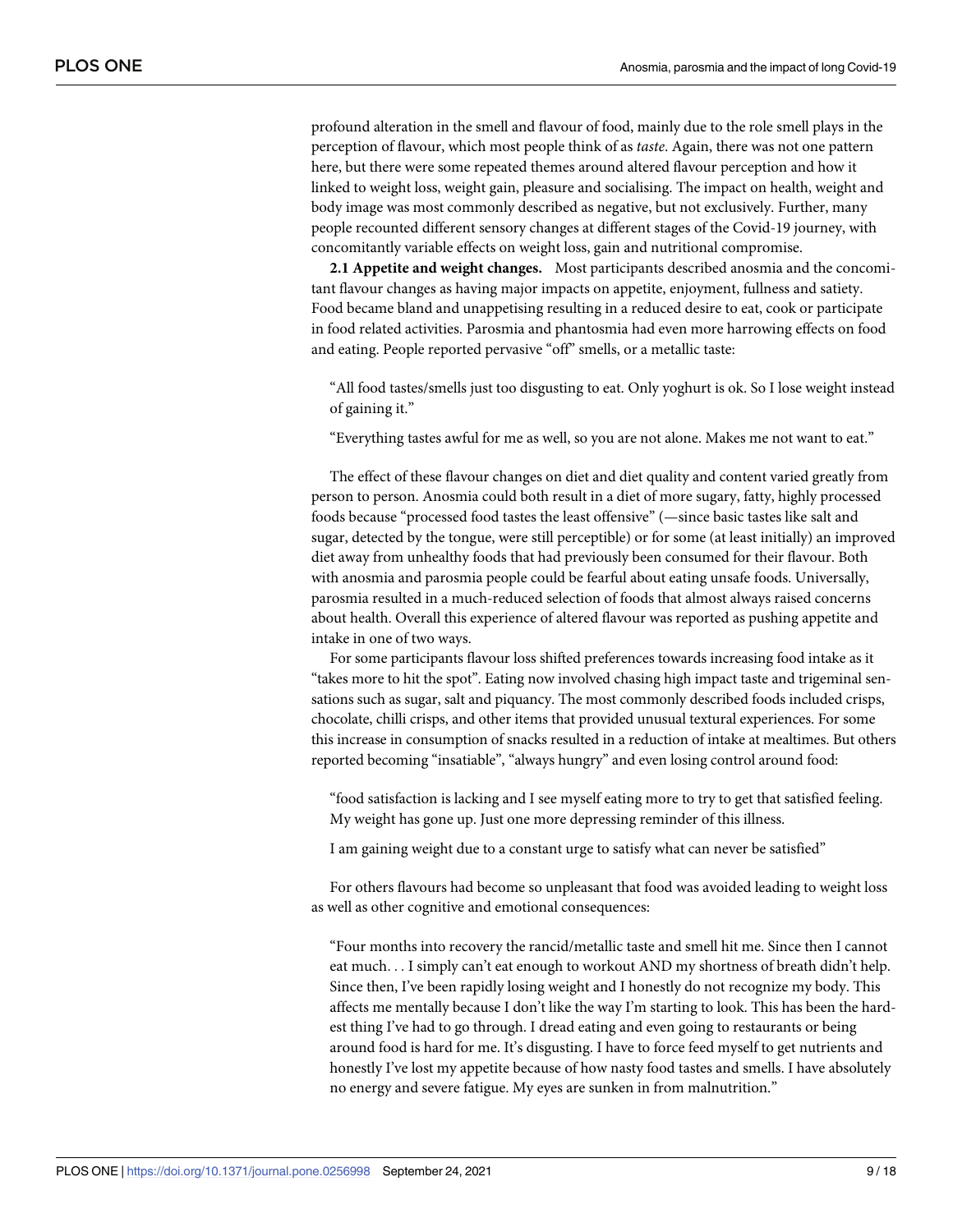<span id="page-9-0"></span>Weight loss was commonly reported, but this was not always considered to be a problem:

"I've lost weight since I don't want to eat, I don't have a desire to eat, very few cravings. I eat mostly because my body tells me I need to. I don't mind that I've lost weight. I've been trying to eat healthier. More vegetables. I figure, What's the point of eating much else since it all tastes the same."

**2.2 Pleasure and commensality.** Food and eating it with other people is a major source of daily pleasure and social bonding that is often not appreciated until it is no longer possible [\[16,](#page-16-0) [17\]](#page-16-0). Research into altered eating in head and neck cancer survivors has shown that commensality—the social sharing of food—was one of the most grieved aspects of an altered relationship to food [\[10\]](#page-16-0). This was a prominent theme for the post COVID group too:

"I am grieving for my lost senses. No more wine and cheese tasting nights or gin cocktails with my 'girls'—the only alcohol I can manage is vodka and orange!"

The wider impacts of altered eating were visible in many aspects of people's quality of life. Posts revealed loss of food related joy and pleasure and the associated joy in anticipation of food.

"Eating used to be a pleasure, something to look forward to. Now food is just sustenance. . .As there is no pleasure in eating, I stop as soon as I am full. And with everything tasting bland, I find that I feel full very quickly. . . I find it extremely depressing."

"The joy I had had disappeared. All I can comment on in the texture of the food I am eating. I can tell if something is sweet or savoury and my tongue tingles if it's spicy but I have zero definition of specific flavour. I have almost no appetite and eat because I know I have to in order to stay healthy. I get no enjoyment from my food anymore and the only thing I seem to enjoy eating are cold, peeled apples because I like the refreshing sensation in my mouth."

Participants' family and social interaction was diminished too, with participants reporting that they no longer could cook for their family, that they had to leave the house if cooking was taking place, and a host of other social consequences: "I feel very not fun to share meals with", "repetitive diets because only some things edible", "can no longer go out to eat because of the smell of the venue", "can no longer go out for a coffee with friends", "loss of pride in being a 'non-picky' eater". Several commented on the perceived effect on family life:

"My relations with my family are strained, or that's how I perceive them anyways. . . My husband doesn't seem to understand how devastating it is to lose these senses, although he tries his best, I do believe that."

#### **3. Altered relationship to the world**

Much more than the relationship to food was altered by COVID-19 associated sensory changes. Smell serves to orientate us to our environment, to other people and places, and to ourselves, in terms of comfort/familiarity and as a signal of novelty/threat. The disruption of these cues was reported as fundamentally changing the relationship to the world, self, and others in a way that was often described in terms of a fundamental existential upheaval or assault:

"The world is very blank. Or if not blank, shades of decay. I feel alien from myself. It's also kind of a loneliness in the world. Like a part of me is missing as I can no longer smell and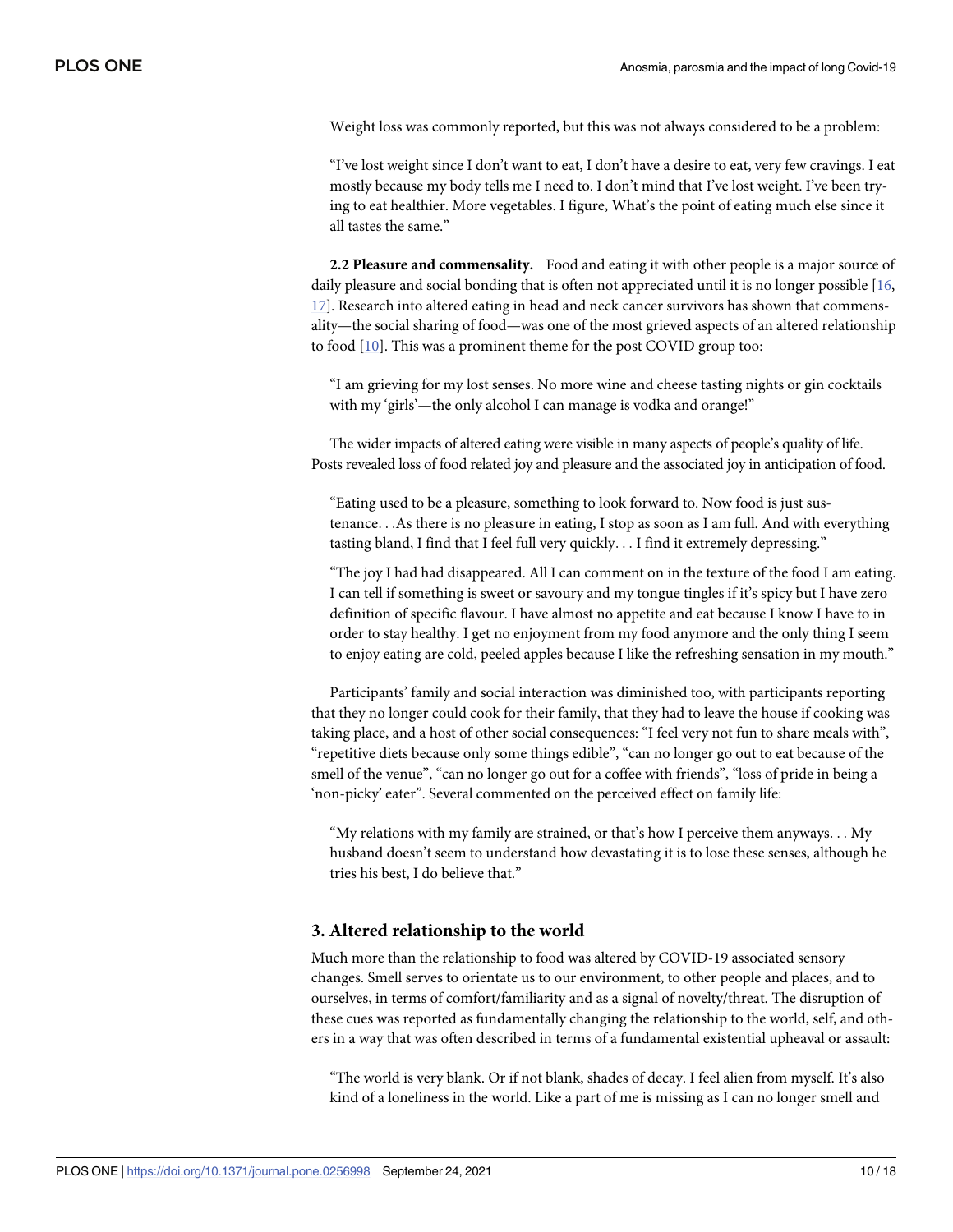experience the emotions of everyday basic living. Detached from normality. Lonely in my body. It's so hard to explain."

**3.1 The world of things.** This profound disorientation can be traced in part to the uncoupling of objects, their associated smells and the emotions to which these normally give rise. Things not smelling at all was reported as inducing feelings of detachment, dissociation and unreality:

"You feel so detached from reality when you can't smell your surroundings."

"I feel discombobulated—like I don't exist. I can't smell my house and feel at home. I can't smell fresh air or grass when I go out. I can't smell the rain. I would say I am mildly depressed about it and cry sometimes"

At the other end of this spectrum, a "covid smell" or smells, i.e. assorted unpleasant parosmias and phanstosmias, could eclipse other sensory experiences. The intensity of parosmic smells and/or persistent unpleasant tastes could elicit a "gag" response, cause people to vomit and they were frequently persistent and inescapable:

"Worried if you get a passing smell as you know it's going to sit in your nose all day.

The smell in the car was so horrible! Before I could hardly wait to be home to eat a slice of new made pizza. Now I had to drive with full aircon and open windows. I was on the edge of what I can take."

This disorientation was also attributable to odours being "misclassified". Things no longer smelled like they should, and food became confused with non-food in unpredictable and upsetting ways:

"Wine smells like sewage. Prosecco is even worse."

"I'm getting horrible smells for most things that don't fit with what they are"

These sensory confusions were reported as "unbearable" for some, with everything smelling burned, of ash, or food smelling "chemically", or "like the fridge", or of "single use plastic", or "cleaning products". There was a long thread on "poo smells" which evinced some of these issues around sensory mis-categorisation. Poo was described as smelling of "cat food", a "sweet fruity smell", of "rancid wet hay" or a "sickly smell like eggs". Troublingly for some, this was now a similar smell to food and drinks like "onions" and "coffee". Indeed, whilst food had become more subjectively disgusting, poo was frequently described as becoming a less repulsive smell or as having a more "faint Covid smell" than some food stuffs. As one person summarised it:

"Poo now smelled better than coffee."

A discussion thread between the researchers and two participants provided a particularly noteworthy example of how faecal smells troubled the boundaries with food, making it difficult to distinguish the edible from the toxic; as faeces now smelt "so close to the new parosmic distortion of food":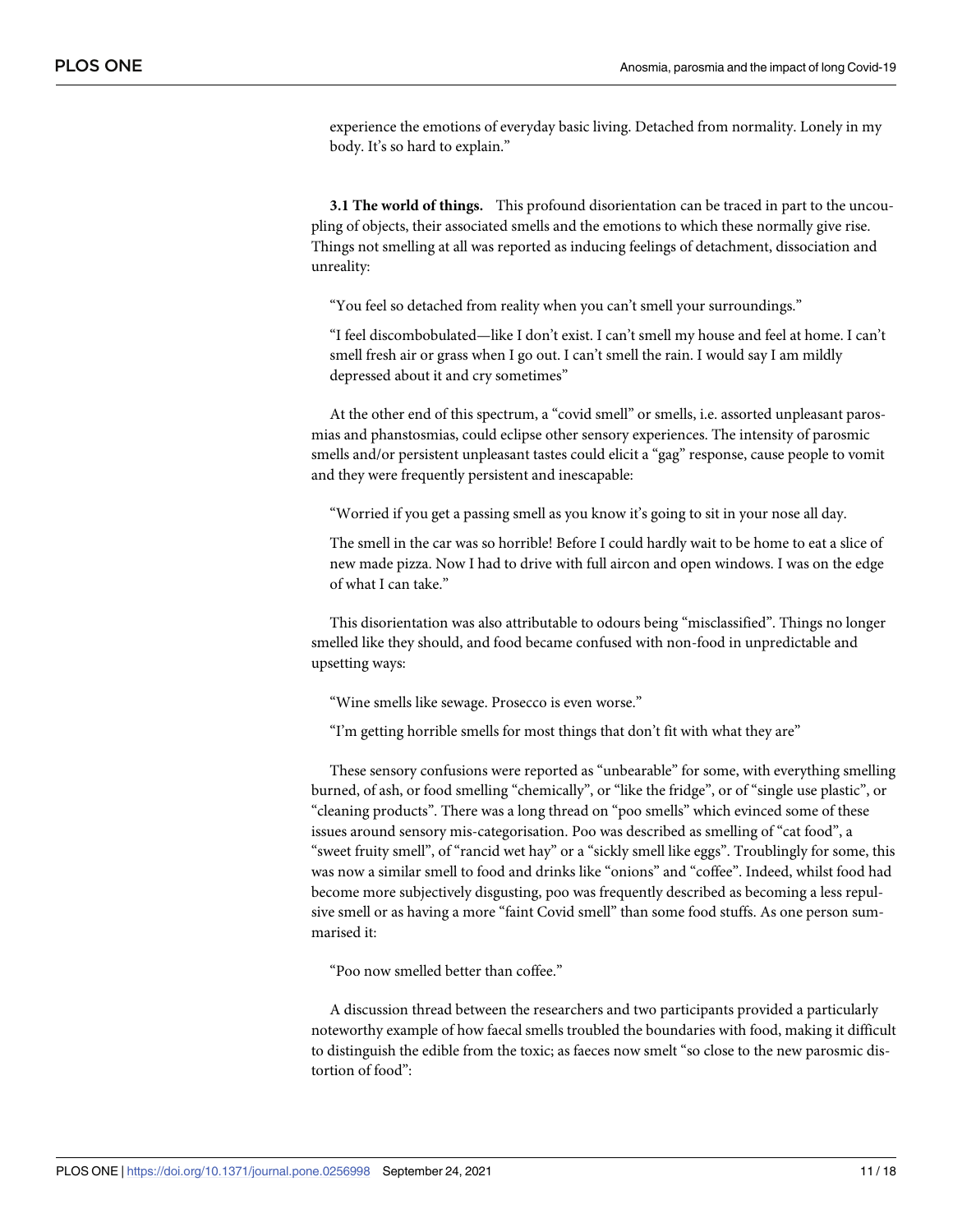<span id="page-11-0"></span>"then, when I got the same [poo] smell from my coffee, hot toast etc it was vile. I'm not sure if it's because I now associate it with poo or because your brain tells you that you shouldn't be eating things that don't smell right."

The effect of this was also for some felt in their professional life. For those who partly relied on their nose to do their job (e.g. nurse, food writer) an essential tool had gone missing rendering them professionally less effective:

"I can't detect faeces, urine, blood, infected wounds, flatus or any bodily functions. As a nurse, I've lost one of my most important tools—my sense of smell often tells me more than I can see. Professionally, anosmia makes things so much more difficult."

**3.2. Altered intimacy: The world of self and others.** As well as the things in the world, people also reported their social world was impacted by taste and smell alteration:

"I miss smelling things like fresh cut grass, clean laundry, and the scent of my significant other."

There was a long discussion of the relationship between smell and intimate and sexual relationships, with a frank acknowledgment of the importance of the smell of the romantic/sexual partner in close relationships and physical intimacy. Body odour is known to be significant to sexual relationships in facilitating the detection of key factors that signal compatibility, maintaining familiarity and security within a relationship, and moderating sexual desire [\[18\]](#page-16-0). Not being able to smell your partner was a recurring and dominant theme throughout this discussion, with many people missing the smell or "unique scent" of their partner. This could also switch to active aversion and disgust with parosmia:

"I can't smell my boyfriend's natural scent, which makes me feel more distant from him. Like he is a stranger. I used to feel comforted being able to smell him while cuddling. Worse is that his kisses taste really bad to me now, so I avoid that, but haven't told him because I don't want to hurt his feelings. Also I am constantly worried that I smell bad myself and it makes me very insecure."

"The worst bit is not knowing if I smell. It makes me really self-conscious. If we get intimate I can't get lost in the moment anymore because I'm constantly thinking 'what if I stink? Is that roadkill smell me or him?'"

"His natural odour used to make me want him; now it makes me vom. I can't tell him. Imagine your partner saying that to you?"

For those that did report talking about it, the result was not always a better understanding. The following long quote details the journey from a relatively unaffected sex life with anosmia, to much greater difficulties in intimacy and understanding brought on by parosmia:

"The new problem was his rotten breath. It was unbearable, no matter how hard I tried to put it out of my mind and make do. The first few times I turned away, he accused me of exaggerating, and he insisted that there was no possible way his breath was a problem. It made me feel stupid. I wished so badly that I was making it up. I wished it were a figment of my imagination, a dramatic charade I could humbly admit to falsifying and then move on,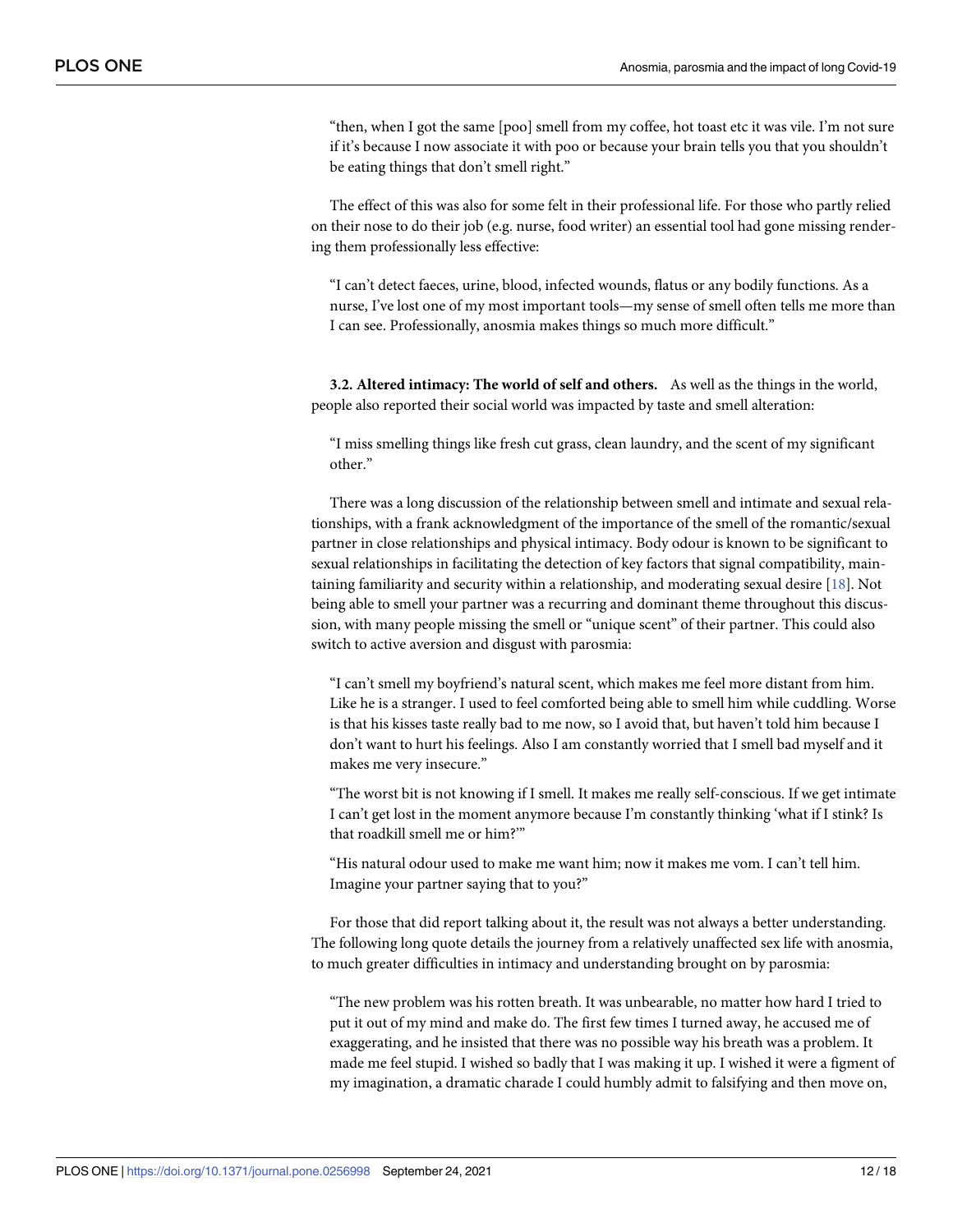put it behind us. But it was abhorrent. It still is. Between us, there is this wall that says 'Stop! Too far. You cannot pass this line'. We have to play this odd game of fumbling around in bed to make sure the foul odor in question does not make its way to my defective nose and throw sex out the window entirely."

However, there was also another side to this. One commentator reported better intimate relationships and a more adventurous sex life as the result of their anosmia:

"I don't miss human smells, good or bad, at all. It makes for better connections with people because I'm not offended by their breath or smell. . .Loss of smell means I am much less inhibited. I used to be so sensitive to smells and that would get in the way of how much or how little I participated. Now that I really can't smell much I'm much more willing to do different things. It's greatly improved my involvement in my intimate relationship participation."

It was not only romantic and sexual relationships that were affected. A few comments also addressed the impact on maternal bonding with babies and children, and the impact on dating for those looking for a relationship, issues that had come up frequently in our passive thematic analysis.

"a lot of my maternal bonding feelings for my children are tied up with smell

I'm single but avoiding dating as I can't judge my own body smell accurately, and can't imagine what anyone else smells like! so I'm preferring to avoid knowing"

This last quote highlights the problems of an altered relationship to self, brought on by smell loss or distortion, as also evinced by some of the quotes above. Several commentators pointed out the effects of loss of self-smells, often called in the discussions "body odour" but not with the negative connotation this term often has. Body odours in the discussion could refer to unadulterated "natural" smells of the body and added smells from things such as soaps, deodorisers and perfumes. Body odours were of particular concern both in terms of relationship to self and others, and because many commented that the loss of ability to register natural body odour was the first thing they noticed, and the last thing to return. Participants mentioned armpits, menstrual blood, faeces, urine, farts and sweat as casualties in their altered relationship to their own body odour. With these smells either absent or distorted by parosmia, many participants lived constantly on in fear of being anti-socially "smelly". There was frequent use of the term "paranoia", and multiple reports of frequent showering, multiple changes of clothing throughout the day, deodorising and constant cleaning, almost to the point of obsession according to some.

"Personally, I can't tell if I have BO (bordering on paranoia)"

"I'm worrying because a) I don't know if I smell in some way b) I don't know if my house or toilet smell c) had a couple of urine infections in the past and a strong smell was the first sign"

"At first, I couldn't smell any sort of bodily functions at all. Now that I'm in the parosmia stage, the best description I can give is it all smells like sweet wet hay. I smell it strongly regularly, and it has made me paranoid that I smell bad to others even when I logically know I don't."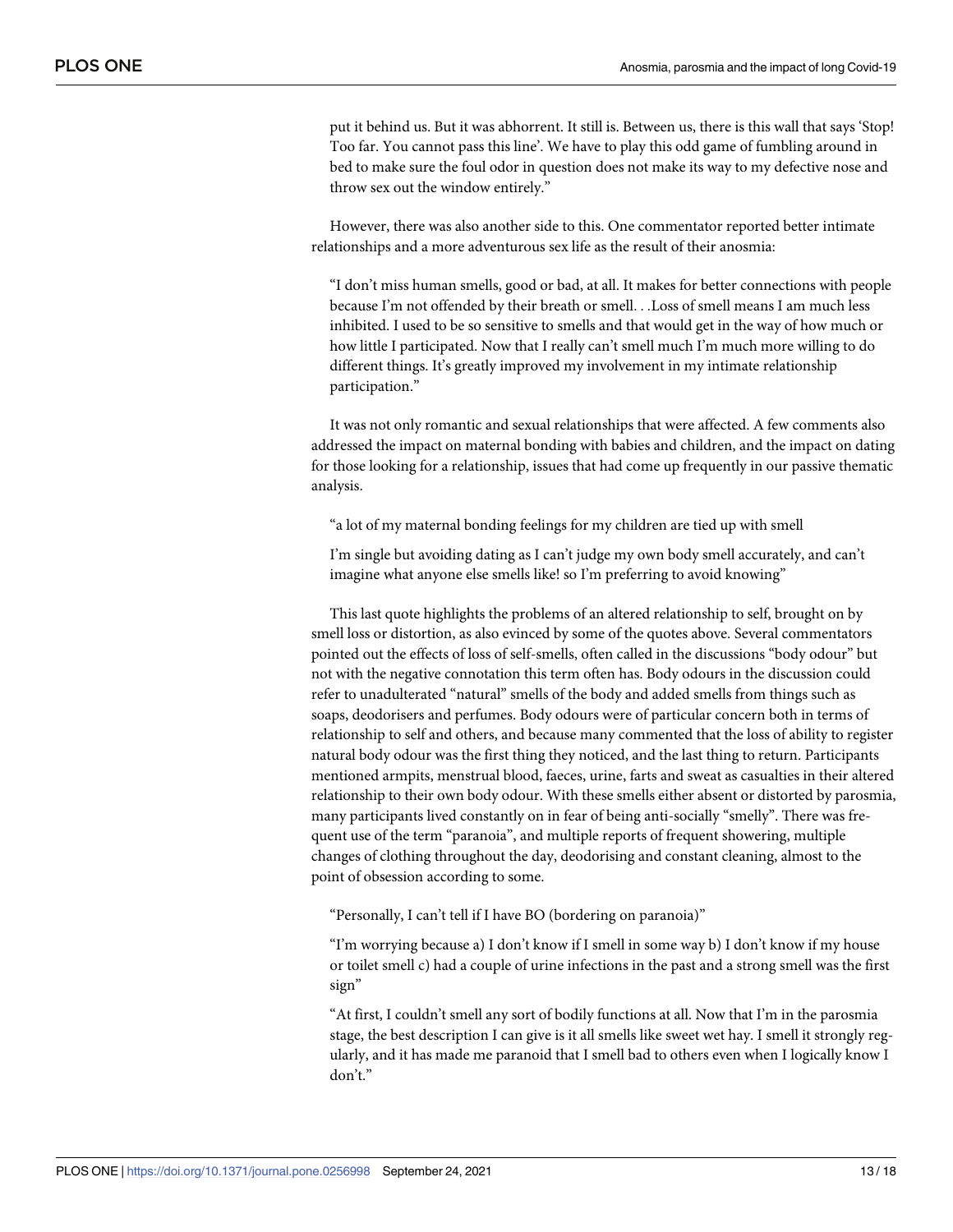<span id="page-13-0"></span>Apart for the importance of self-smells to the perception of others, some also commented on the importance of it to the sense of self:

"I've found that not smelling like 'myself' has had a great impact on me. I am so used to my own smell, that smelling something else is alien, I don't feel like I am me anymore."

# **Discussion**

This exploratory co-produced research has brought to light the impact of smell and taste loss and distortion on a large cohort of self-reported COVID-19 Facebook members. (We continue to refer to 'smell and taste loss' although we are mostly talking about smell loss and its impact on what people call taste, i.e. perception of flavours). The impact is extensive. At the broadest level, the impact shows up in the work of having to manage a poorly understood and fluctuating condition; in an altered relationship with food that includes loss of pleasure and changes in appetite and weight; and in an altered relationship to the self, the world and other people. Many of these impacts in turn negatively impacted upon mental health.

People with smell and taste loss or distortion may have the burden of living with an invisible illness, which nevertheless leads to severe disruption of daily life and routines. This combination of invisibility and disruption means that those with smell and taste loss can be held "accountable" in the sense meant by Garfinkel [[19](#page-16-0)]. They breach the "seen but unnoticed" rules of daily living, the "ceremonial order" of food, eating and intimacy, but do so for no obvious or visible reason. As such, part of the work of having smell and taste loss can entail having to constantly account for oneself and one's experiences to an often uncomprehending audience of family, friends, colleagues and health professionals. This is in addition to the cognitive, behavioural and emotional labour occasioned by attempts to come to terms with and communicate what it's like to live with smell and taste loss or distortion.

The Altered Eating Framework [[10](#page-16-0)] identifies that in an altered relationship with food, multiple domains of life can be affected. This is evinced by this work where in addition to the interpersonal and cognitive labour of trying to understand and explain the condition to self and others, there were real, often worrying, physiological consequences in terms of weight loss, weight gain and malnutrition; there were profound disruptions to social, family and love lives; and an altered relationship to the world and the self. Despite some exceptions, most of these impacts were negative.

The altered eating framework suggests that the emotional domain of altered eating problems be seen, in part, as the cumulative tally of the impact of the issues with food on fundamental well-being. With COVID related smell and taste loss/distortion, people reported a range of emotional responses including worried, happy, disgusted, confused, frustrated, depressed, anxious, and hopeless. Some of these consequences were profound:

"I'm losing hope and I've never been more depressed in my life. Will I ever get better? This has left me so low in mood. It's really quite debilitating—physically, mentally and professionally. I'm 6 months in and losing hope."

"I have noticed a definite shift in my mood since all this started. When I look in the mirror there is definitely a slight sadness and emptiness in my eyes that was never there before. I think I am feeling a little disconnected from my normal place in the world. . ."

Of course, some of these comments may be attributed to the broader impact of COVID-19 and post viral sequalae, though the group did tend to stay focussed on smell and taste loss and its impact.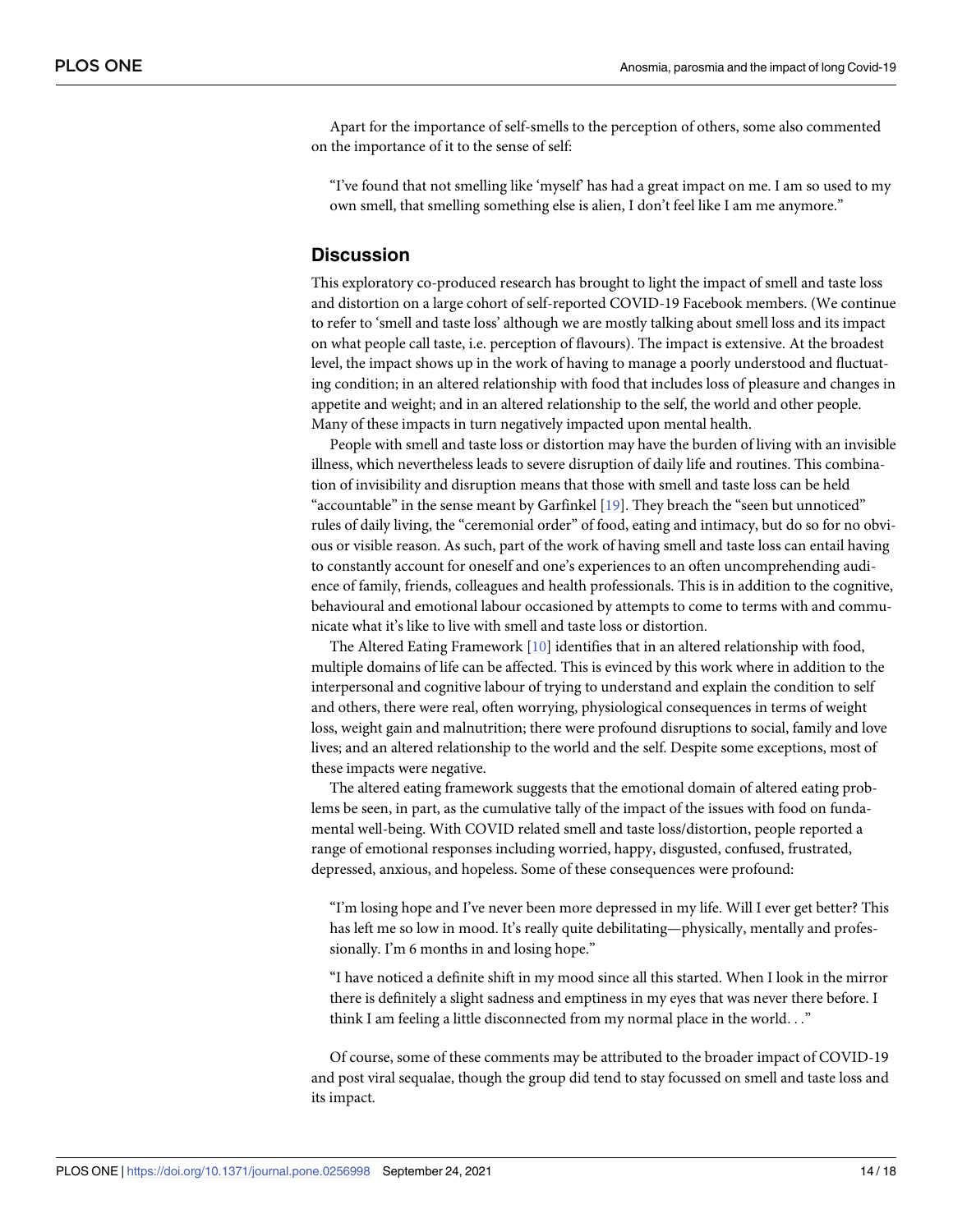<span id="page-14-0"></span>Previous medical and nutritional literature on smell and taste loss has not always brought to light this broad range of profound consequences, focussing more on how diet choices may change, but rarely is an association made with nutrient deficiency. The literature tends to suggests most people maintain "adequate dietary intake" [\[2](#page-16-0)]. This was not the case for many of our participants, with widespread reports of weight gain, weight loss and malnutrition, and consequences that went far beyond the nutritional. In August the BRS issued consensus guidelines for treatment of smell and taste loss, noting the surge in cases that would need to be managed at the level of primary care [[20](#page-16-0)]. Our research would suggest that this guidance be extended to other professionals and that it contains an awareness of the extent and seriousness of the broader psychosocial impact of smell and taste loss. To date there is little input on this in the training curriculum of GPs, dieticians, nutritionists and psychologists. The significance of our findings suggests this should change.

Part of the issue here, of course, is that this is an emerging field of research. As one of the commentators quoted above noted:

"we are the research. There is no one before us."

They ended this quote noting:

"I think it's positive news when five months ago we were not taken seriously and now we are"

Of course, smell and taste loss are not new phenomena and there is a growing body research documenting its effects), but the global COVID-19 pandemic has given this issue increased prominence and importance. There is extensive literature on the impact of sight and hearing loss on quality of life, but much less on the loss of taste, smell or chemesthesis (though see [\[21–](#page-16-0) [23\]](#page-16-0)). The contribution of our senses of smell, taste and chemesthesis to everyday experience, and the emotional importance of tasting and enjoying what we eat, are often not appreciated until they have gone. It is not just health professionals but to a degree all of us who underestimate the importance of these senses to our quality of life. This explains the strong expression from these online posts of being "on the other side of the looking glass", "feeling alienated", trying to explain something that neither friends, family or health professionals could fully understand. We hope that this paper will serve to convey the seriousness of this sensory disruption.

A final word as to methodology. Even before Coronavirus limited the possibility of more traditional face-to-face research, social media platforms such as Facebook and Twitter, and online digital platforms such as Facebook messenger have been recognised for their unique value to health research and knowledge translation [\[24–26](#page-16-0)]. The value of this online forum was even more pronounced because of the novelty of the condition under examination. Unlike support sites for better-understood conditions, the Covid-19 smell and taste loss Facebook group was constantly evolving and responding to new needs and questions. This is part of a wider trend in which people with Covid-19 and Long Covid have been instrumental in driving the media and research profile of these conditions. This could be seen in action in the way the Facebook site used in this project operated as two-way communication between researchers, experts and people living with altered taste and smell. What could be seen in real time was the sharing and developing of new knowledge about symptoms and treatments/solutions. As such, the AbScent Facebook group represented a novel, rigorous grassroots led model of co-produced, participatory research and knowledge translation in addition to being an important support site for many. This adds further complexity to the growing, but contested, literature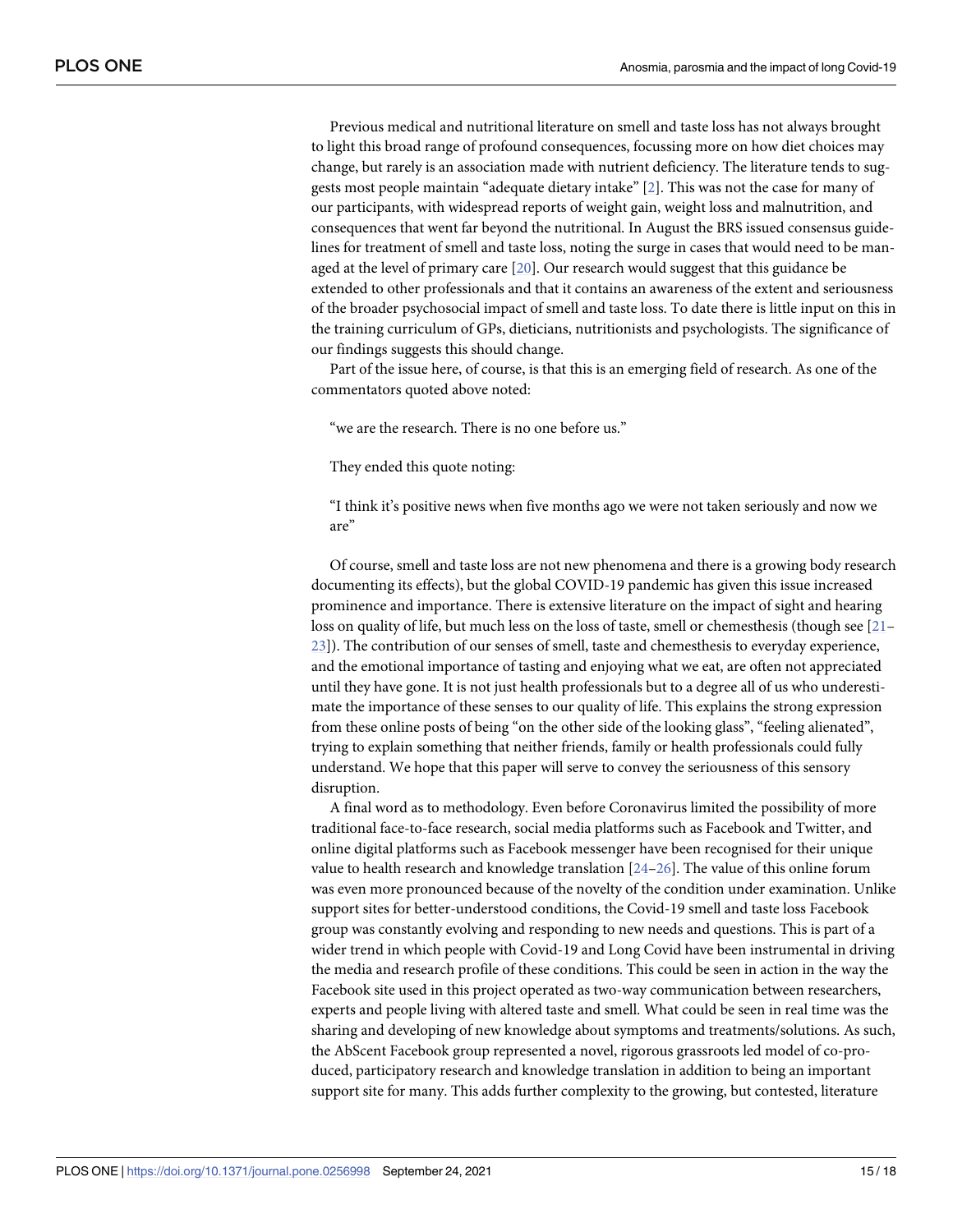<span id="page-15-0"></span>on co-produced or user-led research in which an "expert laity" contribute in differing ways (and with more or less radical motivations) to shaping, doing and producing research [[14](#page-16-0), [27](#page-17-0), [28\]](#page-17-0). The active creation of health information and gradual recognition amongst participants that there was no expert bar them on this particular condition led to the appreciation that "we are the research". This spirit also gives the site an ultimately hopeful, encouraging and salutary ethos, with participants sharing their hard-won stories, tips and hints with each other. This hearing and telling of stories are what brings meaning and order to the chaos of sensory disruption. This form of research could be progressed by equipping participants to contribute to research as citizen scientists [\[29,](#page-17-0) [30](#page-17-0)]. This future research could involve participants in codifying these grassroots resources to make them available to clinicians and the wider public.

A limitation of this exploratory research is that it very much constitutes a "snapshot" of the impact of smell and taste loss on well being. For ethical and methodological reasons, we could not trace individual illness trajectories over time and relied solely on the information given to us in response to our prompt questions. As such we also did not systematically collect data on age or gender. We did not confirm if each one of our participants had a COVID-19 positive test, but we believe this to be of minor importance as the participants clearly did have sudden onset smell and taste loss which is now agreed to be strongly indicative of COVID-19 infection.

# **Conclusion**

The impact of Covid-19 on the senses cannot be viewed as a mild effect, particularly given the impacts may last for months. Covid-19 related sensory upheaval has serious implications for food, eating, health, work and well-being and for some is a profound existential assault disturbing their relationship to self, others and the world. Health care professionals often overlook these serious consequences of smell and taste loss, and intervention focus tends to be on dietary change and the olfactory detection of immediate danger (smoke etc). While we do not dispute the seriousness of these concerns, the ways in which they are currently framed in the literature do not accurately present the extent of potential dietary complications in terms of nutritional compromise, weight loss and weight gain shown above. Our research suggests that the impact of smell and tastes alteration is far reaching and concerning, and that any future research or interventions need to take this broader impact of sensory disruption into consideration.

# **Author Contributions**

- **Conceptualization:** Duika L. Burges Watson, Miglena Campbell, Claire Hopkins, Barry Smith, Chris Kelly, Vincent Deary.
- **Data curation:** Chris Kelly.
- **Formal analysis:** Duika L. Burges Watson, Miglena Campbell, Claire Hopkins, Barry Smith, Chris Kelly, Vincent Deary.
- **Writing – original draft:** Duika L. Burges Watson.
- **Writing – review & editing:** Duika L. Burges Watson, Miglena Campbell, Claire Hopkins, Barry Smith, Chris Kelly, Vincent Deary.

#### **References**

**[1](#page-1-0).** Croy I, Nordin S, Hummel T. Olfactory disorders and quality of life—an updated review. Chemical Senses. 2014; 39(3):185–94. <https://doi.org/10.1093/chemse/bjt072> PMID: [24429163](http://www.ncbi.nlm.nih.gov/pubmed/24429163)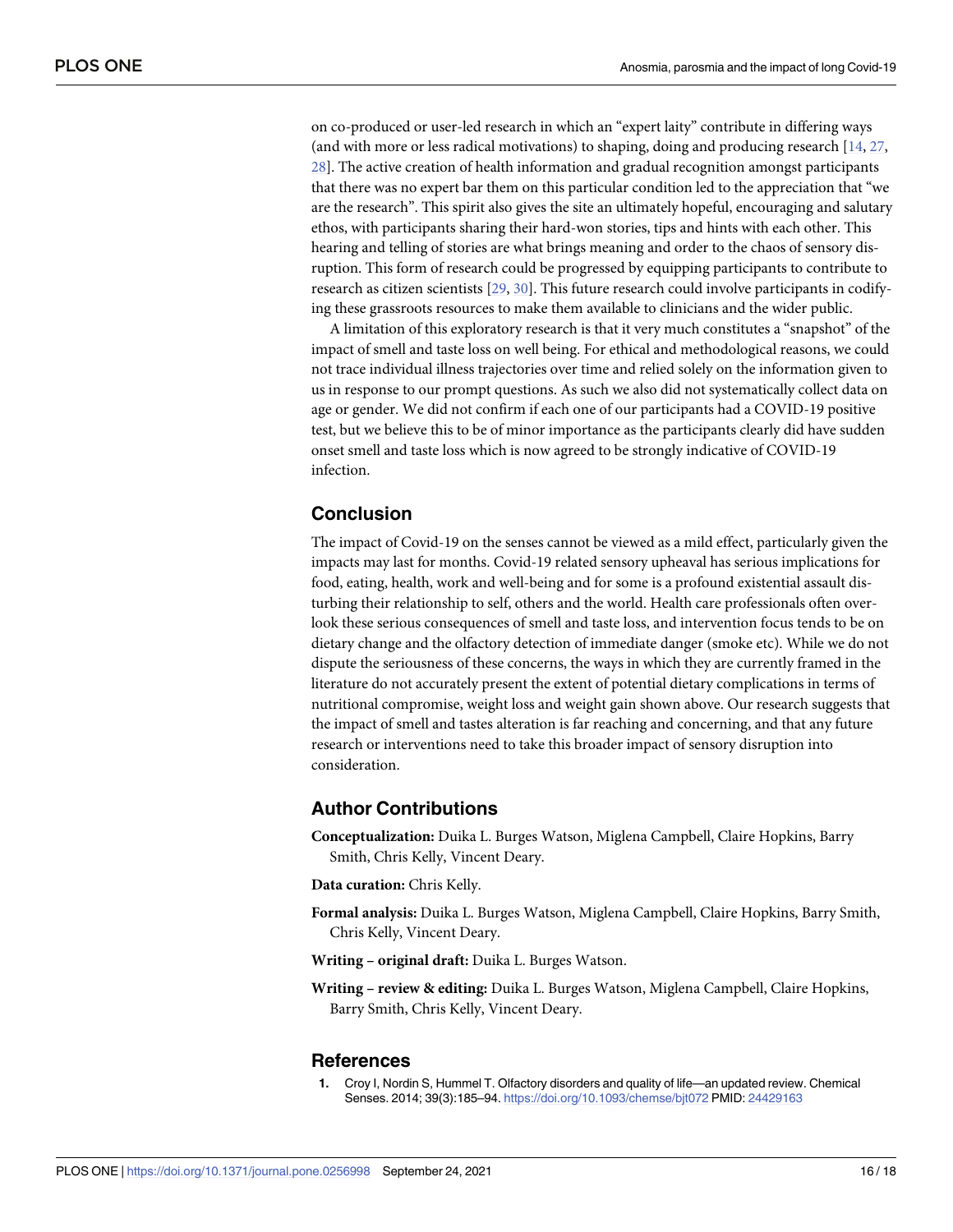- <span id="page-16-0"></span>**[2](#page-1-0).** Kershaw JC, Mattes RD. Nutrition and taste and smell dysfunction. World Journal of Otorhinolaryngology-Head and Neck Surgery. 2018; 4(1):3–10. <https://doi.org/10.1016/j.wjorl.2018.02.006> PMID: [30035256](http://www.ncbi.nlm.nih.gov/pubmed/30035256)
- **[3](#page-1-0).** Reden J, Maroldt H, Fritz A, Zahnert T, Hummel T. A study on the prognostic significance of qualitative olfactory dysfunction. European Archives of Otorhinolaryngology. 2007; 264(2):139–44. [https://doi.org/](https://doi.org/10.1007/s00405-006-0157-0) [10.1007/s00405-006-0157-0](https://doi.org/10.1007/s00405-006-0157-0) PMID: [17006637](http://www.ncbi.nlm.nih.gov/pubmed/17006637)
- **[4](#page-1-0).** Keller A, Malaspina D. Hidden consequences of olfactory dysfunction: a patient report series. BMC Ear, Nose and Throat Disorders. 2013; 13(1):1–20. <https://doi.org/10.1186/1472-6815-13-8> PMID: [23875929](http://www.ncbi.nlm.nih.gov/pubmed/23875929)
- **[5](#page-1-0).** Menni C, Valdes A, Freydin MB, Ganesh S, Moustafa JE-S, Visconti A, et al. Loss of smell and taste in combination with other symptoms is a strong predictor of COVID-19 infection. MedRxiv. 2020.
- **[6](#page-1-0).** Hopkins C, Kumar N. Loss of sense of smell as marker of COVID-19 infection. The Royal College of Surgeons of England: British Rhinological Society. 2020.
- **[7](#page-1-0).** Burges Watson D, Deary V, Smith B, Kelly C. Sixty seconds on. . . anosmia. BMJ. 2020; 368:m1202. <https://doi.org/10.1136/bmj.m1202> PMID: [32209546](http://www.ncbi.nlm.nih.gov/pubmed/32209546)
- **[8](#page-1-0).** Parma V, Ohla K, Veldhuizen MG, Niv MY, Kelly CE, Bakke AJ, et al. More than smell—COVID-19 is associated with severe impairment of smell, taste, and chemesthesis. Chemical Senses. 2020; 45 (7):609–22. <https://doi.org/10.1093/chemse/bjaa041> PMID: [32564071](http://www.ncbi.nlm.nih.gov/pubmed/32564071)
- **[9](#page-1-0).** Hopkins C, Burges Watson DL, Kelly C, Deary V, Smith BC. Managing long covid: don't overlook olfactory dysfunction. BMJ. 2020; 370:m3736. <https://doi.org/10.1136/bmj.m3736> PMID: [32978178](http://www.ncbi.nlm.nih.gov/pubmed/32978178)
- **[10](#page-1-0).** Burges Watson D, Lewis S, Bryant V, Patterson J, Kelly C, Edwards-Stuart R, et al. Altered eating: a definition and framework for assessment and intervention. BMC Nutrition. 2018; 4(1):14. [https://doi.org/](https://doi.org/10.1186/s40795-018-0221-3) [10.1186/s40795-018-0221-3](https://doi.org/10.1186/s40795-018-0221-3) PMID: [32153878](http://www.ncbi.nlm.nih.gov/pubmed/32153878)
- **[11](#page-1-0).** Cohen J E Wakefield C, G Laing D. Smell and taste disorders resulting from cancer and chemotherapy. Current Pharmaceutical Design. 2016; 22(15):2253–63. [https://doi.org/10.2174/](https://doi.org/10.2174/1381612822666160216150812) [1381612822666160216150812](https://doi.org/10.2174/1381612822666160216150812) PMID: [26881441](http://www.ncbi.nlm.nih.gov/pubmed/26881441)
- **[12](#page-2-0).** Moore V. Could wine help Covid anosmia sufferers to recover their sense of smell? The Telegraph. 2020 September 4.
- **[13](#page-2-0).** Leopold D. Distortion of olfactory perception: diagnosis and treatment. Chemical Senses. 2002; 27 (7):611–615. <https://doi.org/10.1093/chemse/27.7.611> PMID: [12200340](http://www.ncbi.nlm.nih.gov/pubmed/12200340)
- **[14](#page-4-0).** Williams O, Robert G, Martin GP, Hanna E, O'Hara J. Is co-production just really good PPI? Making sense of patient and public involvement and co-production networks. Decentring Health and Care Networks: Springer; 2020. p. 213–37.
- **[15](#page-6-0).** Frank AW. The wounded storyteller: Body, illness, and ethics: University of Chicago Press; 2013.
- **[16](#page-9-0).** Kerner S, Chou C, Warmind M. Commensality: from everyday food to feast: Bloomsbury publishing; 2015.
- **[17](#page-9-0).** Sobal J. Sociability and meals: Facilitation, commensality, and interaction. Dimensions of the meal: The science, culture, business, and art of eating. 2000:119–33.
- **[18](#page-11-0).** Mahmut MK, Croy I. The role of body odors and olfactory ability in the initiation, maintenance and breakdown of romantic relationships–A review. Physiology & behavior. 2019; 207:179–84.
- **[19](#page-13-0).** Garfinkel H. Studies in Ethnomethodology. Oxford: Polity Press; 1984.
- **[20](#page-14-0).** Hopkins C, Alanin M, Philpott C, Harries P, Whitcroft K, Qureishi A, et al. Management of new onset loss of sense of smell during the COVID-19 pandemic-BRS Consensus Guidelines. Clinical Otolaryngology. 2020. <https://doi.org/10.1111/coa.13636> PMID: [32854169](http://www.ncbi.nlm.nih.gov/pubmed/32854169)
- **[21](#page-14-0).** Croy I, Hummel T. Olfaction as a marker for depression. Journal of Neurology, 2017; 264(4): 631–638. <https://doi.org/10.1007/s00415-016-8227-8> PMID: [27393116](http://www.ncbi.nlm.nih.gov/pubmed/27393116)
- **22.** Philpott C, Boak D. The Impact of Olfactory Disorders in the United Kingdom, Chemical Senses. 2014; 39(8): 711–718. <https://doi.org/10.1093/chemse/bju043> PMID: [25201900](http://www.ncbi.nlm.nih.gov/pubmed/25201900)
- **[23](#page-14-0).** Keller A, Malaspina D. Hidden consequences of olfactory dysfunction: a patient report series. BMC Ear Nose Throat Disord. 2013; 13(1):8. <https://doi.org/10.1186/1472-6815-13-8> PMID: [23875929](http://www.ncbi.nlm.nih.gov/pubmed/23875929)
- **[24](#page-14-0).** Eysenbach G, Till JE. Ethical issues in qualitative research on internet communities. BMJ. 2001; 323 (7321):1103–5. <https://doi.org/10.1136/bmj.323.7321.1103> PMID: [11701577](http://www.ncbi.nlm.nih.gov/pubmed/11701577)
- **25.** Franz D, Marsh HE, Chen JI, Teo AR. Using Facebook for Qualitative Research: A brief primer. Journal of Medical Internet Research. 2019; 21(8):13544. <https://doi.org/10.2196/13544> PMID: [31411143](http://www.ncbi.nlm.nih.gov/pubmed/31411143)
- **[26](#page-14-0).** Cuello-Garcia C, Pérez-Gaxiola G, van Amelsvoort L. Social media can have an impact on how we manage and investigate the COVID-19 pandemic. Journal of clinical epidemiology. 2020. [https://doi.](https://doi.org/10.1016/j.jclinepi.2020.06.028) [org/10.1016/j.jclinepi.2020.06.028](https://doi.org/10.1016/j.jclinepi.2020.06.028) PMID: [32603686](http://www.ncbi.nlm.nih.gov/pubmed/32603686)